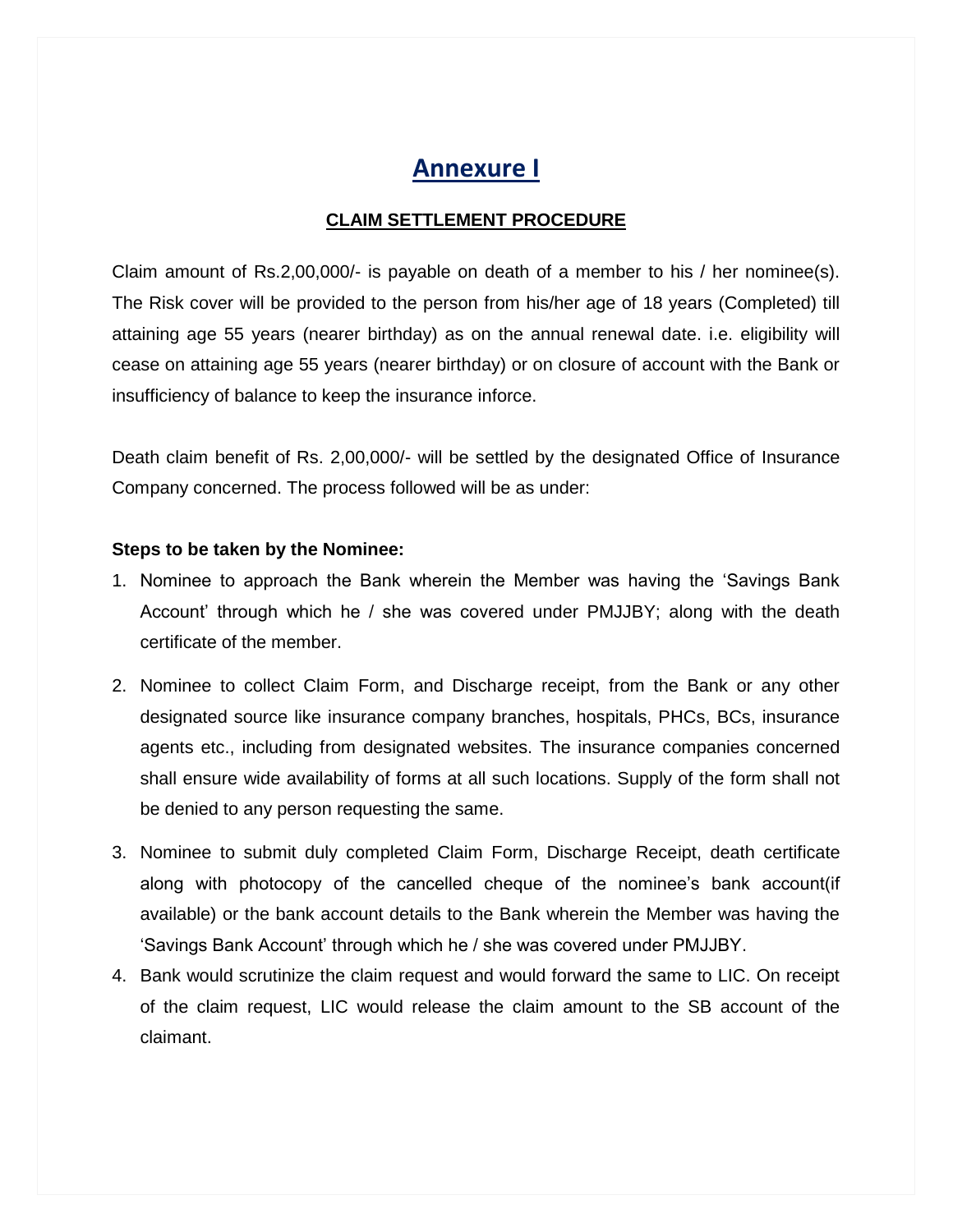# **Claim Form:**

**PRADHAN MANTRI JEEVAN JYOTI BIMA YOJANA – CLAIM FORM** (to be completed by the Claimant & Bank)

1. NAME OF THE SCHEME : Pradhan Mantri Jeevan Jyoti Bima Yojana

2. POLICY NO. :

3. FULL NAME AND ADDRESS OF THE BANK :

4. NAME OF THE DECEASED MEMBER :

5. SAVINGS BANK ACCOUNT NO. OF DECEASED MEMBER:

6. AADHAR NO. OF DECEASED (if available):

7. DATE OF ENTRY INTO

SCHEME BY MEMBER :

8. DATE OF DEATH OF MEMBER :

9. CAUSE OF DEATH :

10. NAME OF NOMINEE \* :

11. RELATIONSHIP OF NOMINEE:

12. ADDRESS OF THE NOMINEE :

13. MOBILE NO. OF THE NOMINEE:

14. AADHAR NO. IF AVAILABLE:

15. DETAILS OF SAVINGS BANK ACCOUNT OF NOMINEE:

IFSC CODE: SAVINGS BANK ACCOUNT NO. :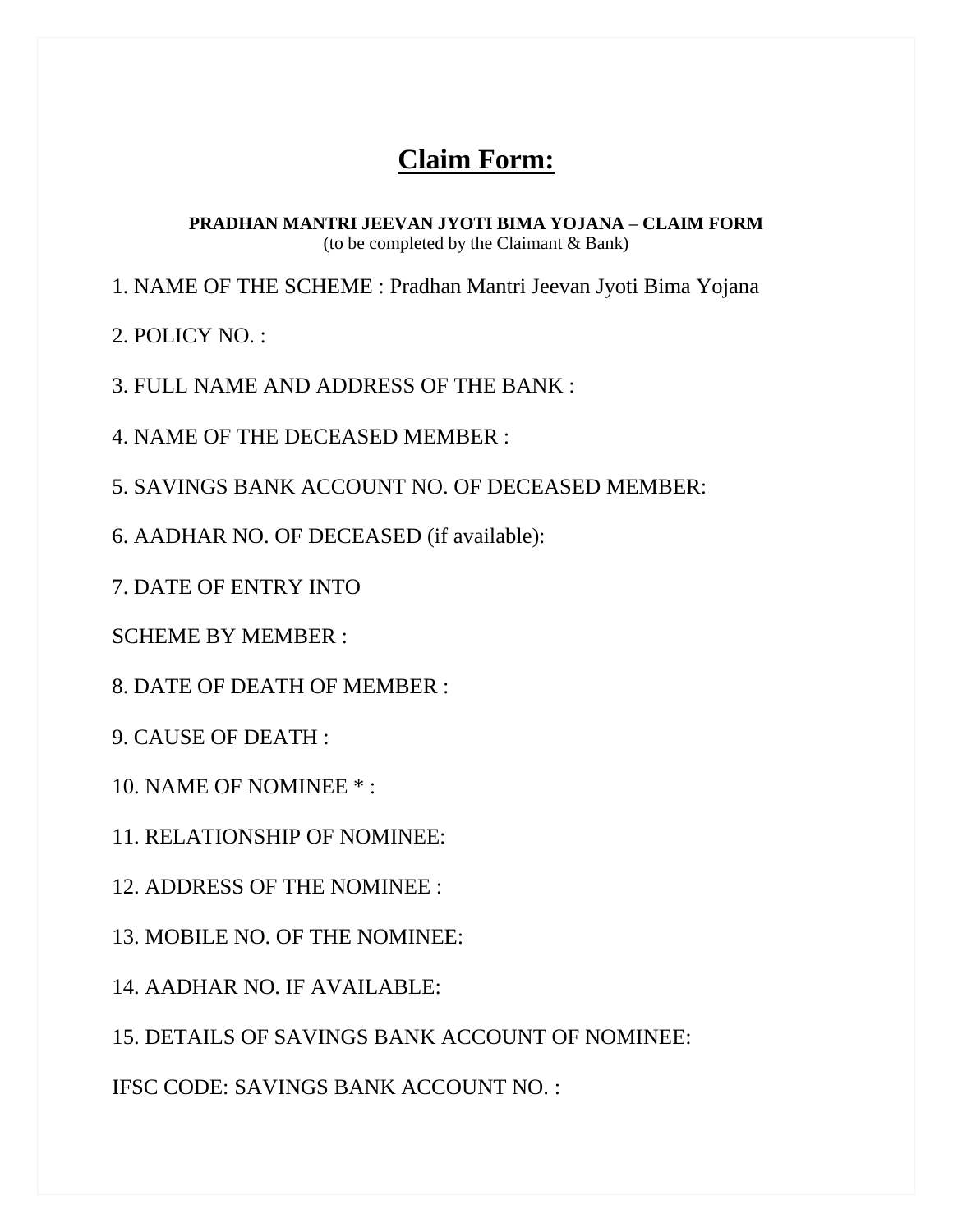We hereby declare that the answers to all the above questions are true in every respect and this is the only claim preferred under the Pradhan Mantri Jeevan Jyoti BimaYojana for the above deceased member. We enclose **Death Certificate** as the proof of death of the Member along with a duly executed discharge form.

\*In case the Nominee is a minor, the Guardian/Appointee may fill in the claim form.

(Signature of the Nominee\* /Claimant)

\_\_\_\_\_\_\_\_\_\_\_\_\_\_\_\_\_\_\_\_\_\_\_\_\_\_\_\_\_\_\_\_\_\_\_\_\_

We hereby certify that the above member was covered under the PMJBY Scheme and premium was debited from his bank account on the renewal date prior to his death and remitted to (Name of Insurance Company). We also certify that as per our records, Shri/Smt. \_\_\_\_\_\_\_\_\_\_\_\_\_\_\_\_\_\_\_\_\_ is the nominee of the above insured Member for the said scheme.

PLACE  $\Box$ 

DATE: \_\_\_\_\_\_\_\_\_\_\_\_

(Signature of authorized official of the Bank)

Encl.: Death Certificate & Discharge Form.

Seal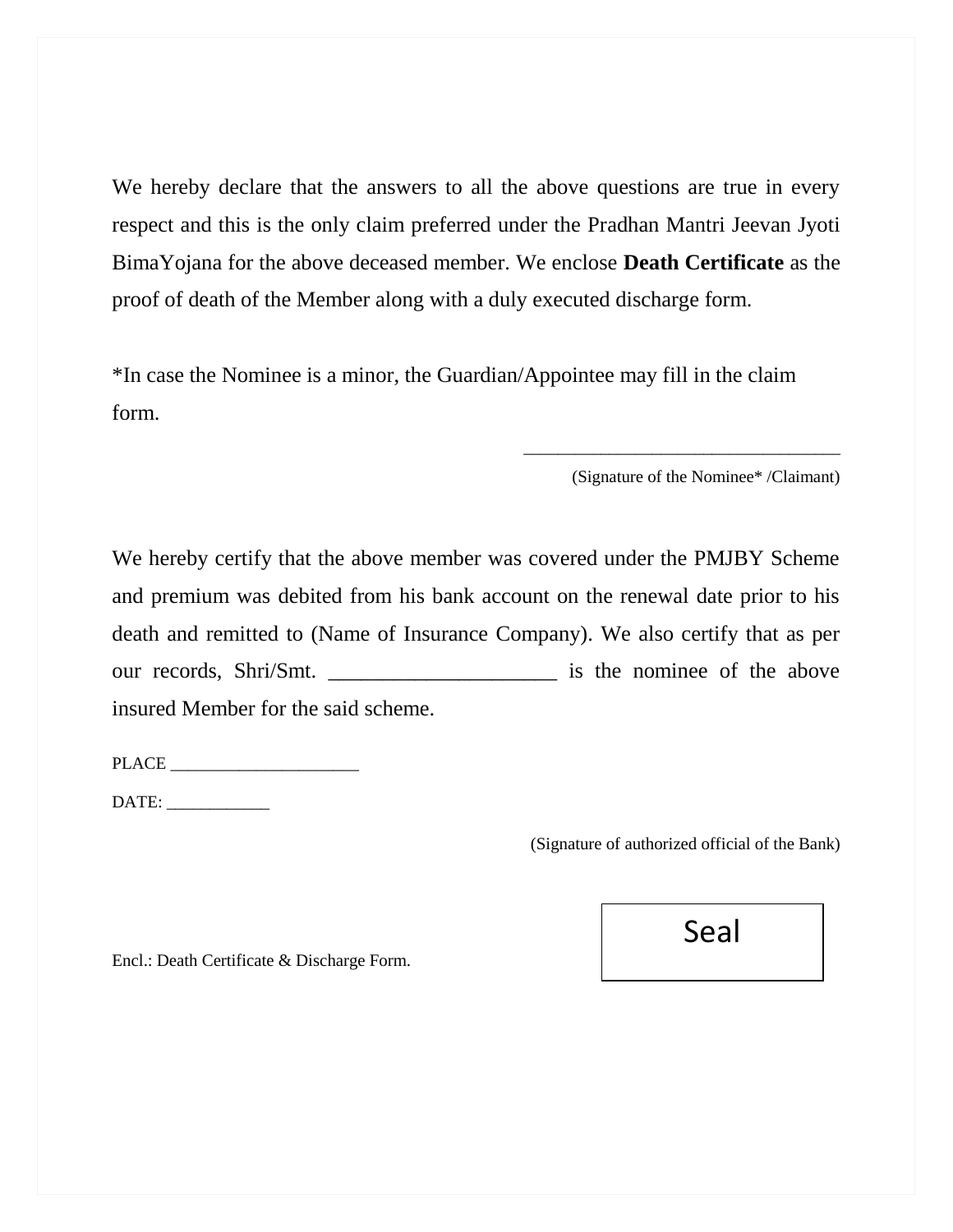### **DISCHARGE RECEIPT FOR PAYMENT UNDER PMJJBY SCHEME**

Policy No:

Name of the Bank:

|                                                                                                                                                                                                                                                                                                                                                                                                                       | Company), a sum of Rs.2,00,000/- (Rupees Two lakhs only) in full satisfaction and |
|-----------------------------------------------------------------------------------------------------------------------------------------------------------------------------------------------------------------------------------------------------------------------------------------------------------------------------------------------------------------------------------------------------------------------|-----------------------------------------------------------------------------------|
|                                                                                                                                                                                                                                                                                                                                                                                                                       | discharge of all our claim/s under the above policy on the life of Mr./Ms.        |
|                                                                                                                                                                                                                                                                                                                                                                                                                       | _____________________, covered under this scheme under Savings Bank Account       |
|                                                                                                                                                                                                                                                                                                                                                                                                                       |                                                                                   |
| Dated at _______________ this _____________ day of ________________ 20                                                                                                                                                                                                                                                                                                                                                |                                                                                   |
| Witness: $\frac{1}{\sqrt{1-\frac{1}{2}}}\left\{ \frac{1}{2}, \frac{1}{2}, \frac{1}{2}, \frac{1}{2}, \frac{1}{2}, \frac{1}{2}, \frac{1}{2}, \frac{1}{2}, \frac{1}{2}, \frac{1}{2}, \frac{1}{2}, \frac{1}{2}, \frac{1}{2}, \frac{1}{2}, \frac{1}{2}, \frac{1}{2}, \frac{1}{2}, \frac{1}{2}, \frac{1}{2}, \frac{1}{2}, \frac{1}{2}, \frac{1}{2}, \frac{1}{2}, \frac{1}{2}, \frac{1}{2}, \frac{1}{2}, \frac{1}{2}, \frac$ | Revenue Stamp                                                                     |
|                                                                                                                                                                                                                                                                                                                                                                                                                       | (Signature of the Nominee* /Claimant)                                             |
|                                                                                                                                                                                                                                                                                                                                                                                                                       |                                                                                   |
|                                                                                                                                                                                                                                                                                                                                                                                                                       |                                                                                   |
|                                                                                                                                                                                                                                                                                                                                                                                                                       |                                                                                   |
|                                                                                                                                                                                                                                                                                                                                                                                                                       |                                                                                   |
|                                                                                                                                                                                                                                                                                                                                                                                                                       |                                                                                   |
|                                                                                                                                                                                                                                                                                                                                                                                                                       | Details of nominee / appointee (in case nominee is minor):                        |